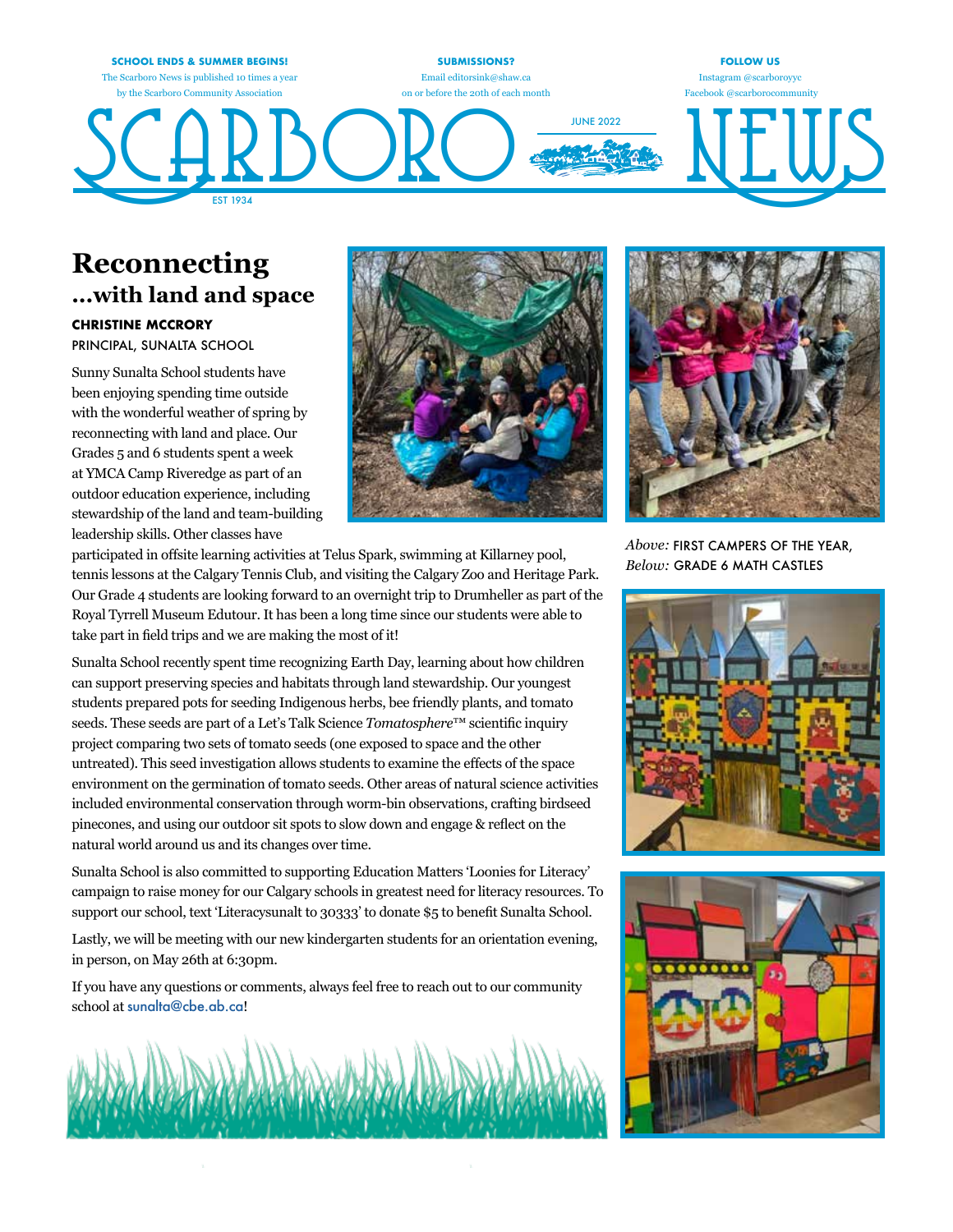# **Endings & Beginnings**

#### **SHARON NETTLETON**

PRESIDENT, SCARBORO COMMUNITY ASSOCIATIONT

June is a unique time of year, replete with many special school activities—graduations, end-of-year concerts & celebrations—outdoor sports and reasons to recreate, backyard gatherings, gardening and planning for summer excursions & holidays. Here in Scarboro, your community association looks forward to helping us all return back to what we consider 'normal' by reintroducing many of our usual community activities.

**Coffee Klatsch**—Calling all seniors new and old! Come out and join us on Thursday, June 2nd at 10am at the community hall for an informal, in-person gathering. Seniors, get to know your neighbours!

**Dinner Club**—Tamarra Fleet is collecting names of community members who wish to sign up and join Scarboro's dinner club when it returns this fall. It is a great way to meet neighbours, enjoy good food and entertain in our own homes. For more information, contact Tamarra before July 30th at tamara.fleet@gmail.com

**Bookclub**—For women's bookclub chapters, contact Denyse Fair at denysefair@gmail.com; for the men's bookclub, contact Peter Strickland at particle@shaw.ca.

**Dudes Club**—A gathering of men—we don't really know what they do, but they have fun and build 'community'—contact Peter Strickland at particle@shaw.ca.

**September Community BBQ & Kid's Day**—We're looking for volunteers to help plan these events in early September. All ideas, resources, hands on deck are welcome. Contact Sharon Nettleton at 403-861-5926 or snettleton@shaw.ca

**SCA Directory**—Thank you, Vita and a team of board volunteers who helped deliver our new directories! Did you receive yours? If you are not currently an SCA member but would like to join and receive a directory, please contact Sharon Nettleton at: 403-861-5926 or snettleton@shaw.ca. Membership rates remain ever so affordable at \$40/family, \$20/seniors & singles.

**Sign Up for Casino Dates**—We depend on casino funds for many of SCA's operations and programs. This year, we have earmarked some of these funds to assist with the building of the new Royal Sunalta Olmsted Playground. Contact Peter Strickland at particle@shaw.ca if you can volunteer on September 8th and/or 9th .

#### **THANK YOU!**

**Community Cleanu**p was a big success. More than 100 vehicles showed up with 'stuff' that was either repurposed and will be reused or was conveniently'dumped. Thanks to Karen Abernethy for organizing, and to Gord and Ben Chalk, Brad and Oliver Sinex and Pat Maguire for helping out on the day.

**Hall Table Cleaning**—The Girl Guides who rent our community hall cleaned our hall tables on Earth Day using natural cleaning products. Such a welcome and needed service!

**Newsletter Editor, Layout Designer, Delivery Coordinator and Team**—A big shout out to Bevelyn Park, Romi Sebastian, Sarah Duff and the delivery team who collect, creatively design and get our news out to you each month! We couldn't do this without all of YOU!

### **NEIGHBOUR DAY is SATURDAY, JUNE 18th**

Please do something kind for your neighbours!



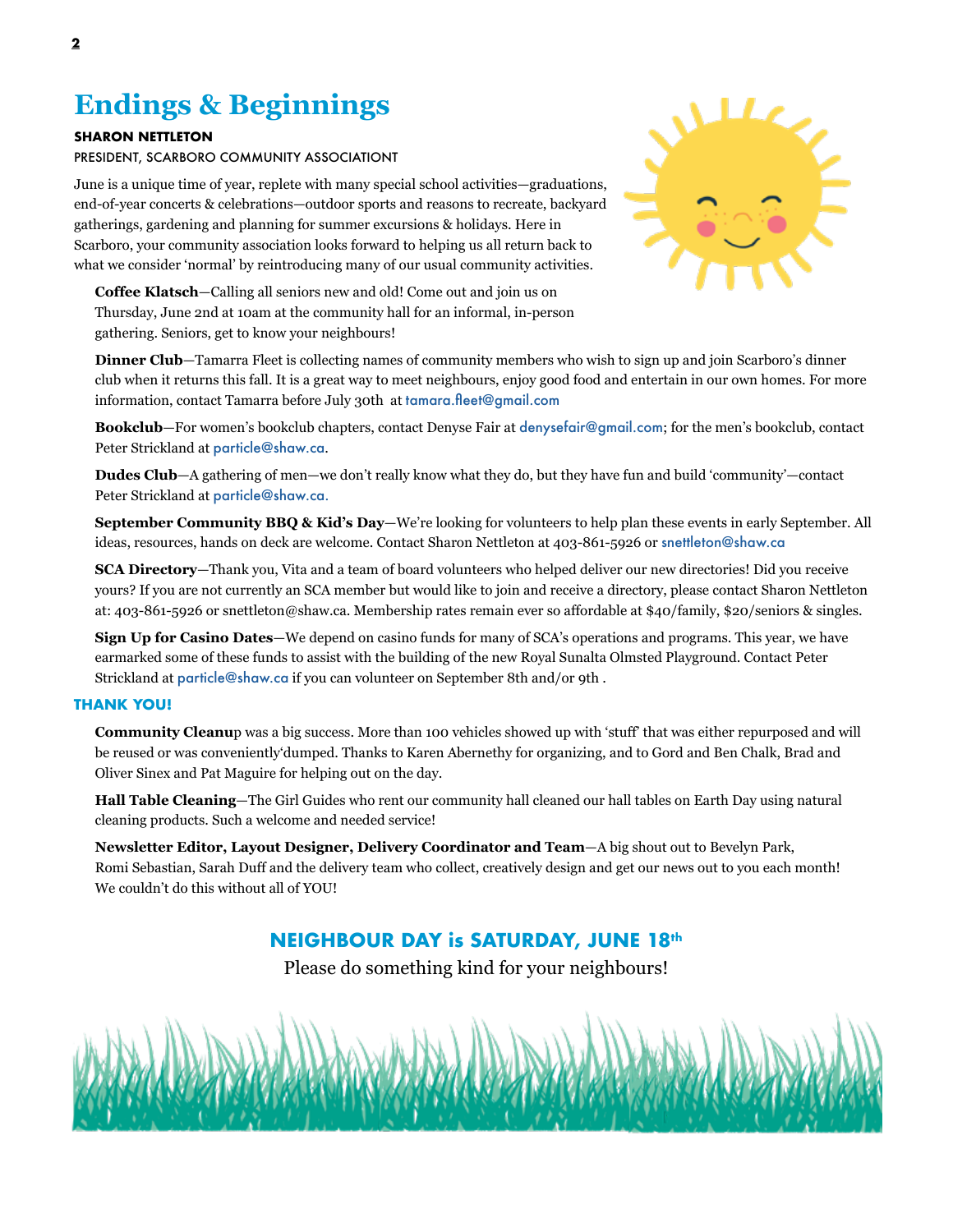# **Comings...**

We're the Lewis family—Colton, Hannah & 1-year-old London, and our Berners, Jofa & Lanny.

We moved to 1610 Scotland Street (the one with the yellow door) last June and instantly felt at home. We were initially drawn to this incredible community because of the heritage and character of the homes. But since moving here, we quickly learned it's the people that make this community so special. We were welcomed with open arms and look forward to making many long-lasting friends here, both for ourselves and our kids.

Colton is a born and raised Calgarian and Hannah is originally from Nova Scotia. Colton works in the O&G industry, and Hannah is currently at home with London, and expecting baby #2!

In our spare time we love being outdoors, spending lots of time in the mountains, camping and making frequent trips to visit family on both coasts. If we haven't already bumped into you while walking our dogs, it's just a matter of time—feel free to say hello!



THE LEWIS FAMILY



THE SOMANI FAMILY

# **Comings, too...**

We—Parth, Shikha and Ayansh Somani—are so happy to have purchased the house at 1601 Summit Street recently and are excited to be a part of this community. Our little one, Ayansh, is nearing 2 years old now, and upsizing and finding the right home for us had been a priority since he started crawling. One day we were driving around looking at homes and Parth, who had seen this community before, said, "I want to show you a beautiful community." We fell in love with it, and kept an eye on it. Luckily, the home we found is a great space for us to see Ayansh running and playing around in and to welcome his sibling in September.

We love how our neighbours all around have been so warm and welcoming, and we are looking forward to meeting the rest of you!

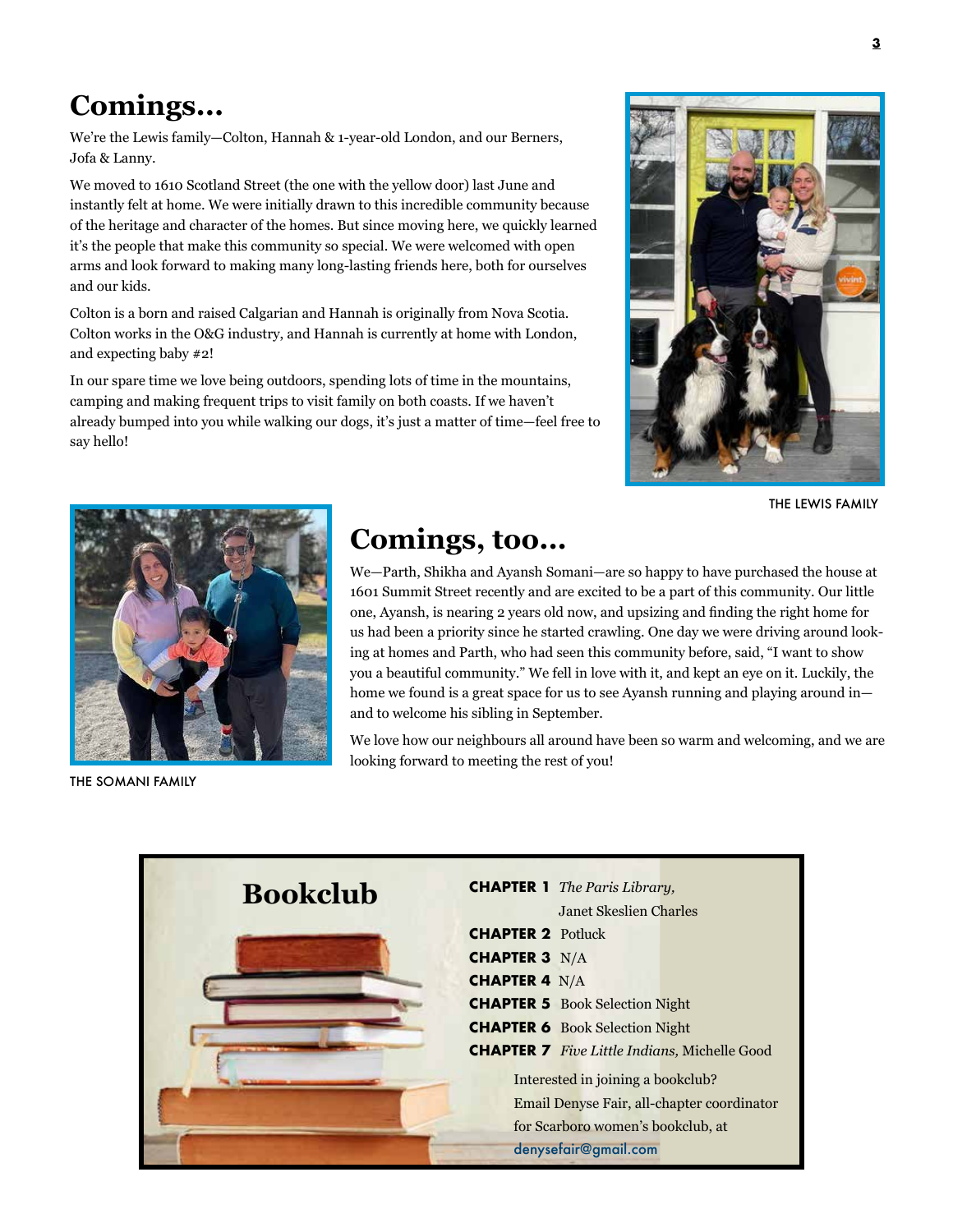## **Ward 8 Update**

### **2022 Free, Fun Summer Activities**

If you're looking for something to do with family or friends, check out the free programs and activities coming to communities across Calgary. From Park n' Play and Stay n' Play, Mobile Adventure Playgrounds to Wetland Wonders, families can enjoy Unplug n' Play or drop into a Mobile Skate & Scoot location. Adults can drop into Fit Park exercises guided by a trainer using the park's fitness equipment. Some activities are drop-in, and some require pre-registration; visit calgary.ca/free to see locations and dates—and they are all free!

### **Springtime Yard and Garden Prep**

- Check out this page for tips and City programs to help you get your yard and garden ready for the growing season: Calgary.ca/waste/drop-off/yard-waste.
- Free mulch is available at the East Calgary Landfill for pick up.
- Free compost pickup is available from April 25 to June 11, 2022. Make an appointment and get the details from Calgary.ca/compost.
- Water efficiency helps to create greater resiliency in our communities during times of increased demand or decreased supply. Check out Calgary.ca/YardSmart for information to help you create beautiful, waterwise yards that are easy to maintain and suited to Calgary's unique climate.

#### **Property tax payments due June 30, 2022**

Pay all at once or in installments through the City's Tax Instalment Payment Plan (TIPP); to get more information about or request your TIPP agreement, go to Calgary.ca/TIPP or call 311. Find more about property taxes at Calgary.ca/PropertyTax. And find out where our tax dollars go at Calgary.ca/ca/city-manager/our-finances/taxes/tax-breakdown.

# **Activate YYC—Looking for Ideas**

Do you have an idea that can enhance the feeling of safety and community pride in your community? An idea that can transform neglected space in your community into something meaningful? Or, an idea that will help change how people interact with a space in your community? The Federation of Calgary Communities' ActivateYYC grant program can help you with that! ActivateYYC funds small, temporary, low-cost projects that help change how people use and interact with spaces.

You can partner with a Calgary community organization, community association, local business or business revitalization zone, and apply for one of ActivateYYC's two grant options.

If you're interested in doing something that will mobilize people to move differently in your community, re-imagine space into place or create a sense of neighbourliness, you can apply for the \$1000 Walk, Play and Be Neighbourly grant. This grant could fund sidewalk art, buddy benches, garden competitions, beautification of chain link fences, etc. The sky is the limit!

Or if your idea is focused on encouraging traffic calming, accessibility, safety and walkability, you can apply for the \$3000 Bump Outs and Pathways grant. This grant can be used for projects on non-bus route residential streets or neighbourhood pathways; an example is a bump-out activation that will narrow cross-streets so car traffic is slowed and pedestrians, bikes and scooters can reclaim the streets.

This year, there is no application deadline. Application intake is ongoing until all funding is granted. So, if you have an idea for a small, temporary, low-cost project, apply fast! To get inspired by past projects, learn more about the application process and fill out an application form, visit https://activateyyc.calgarycommunities.com/.



ART ALONG THE WAY



**4**

Be part of it!

PAINT THE PAVEMENT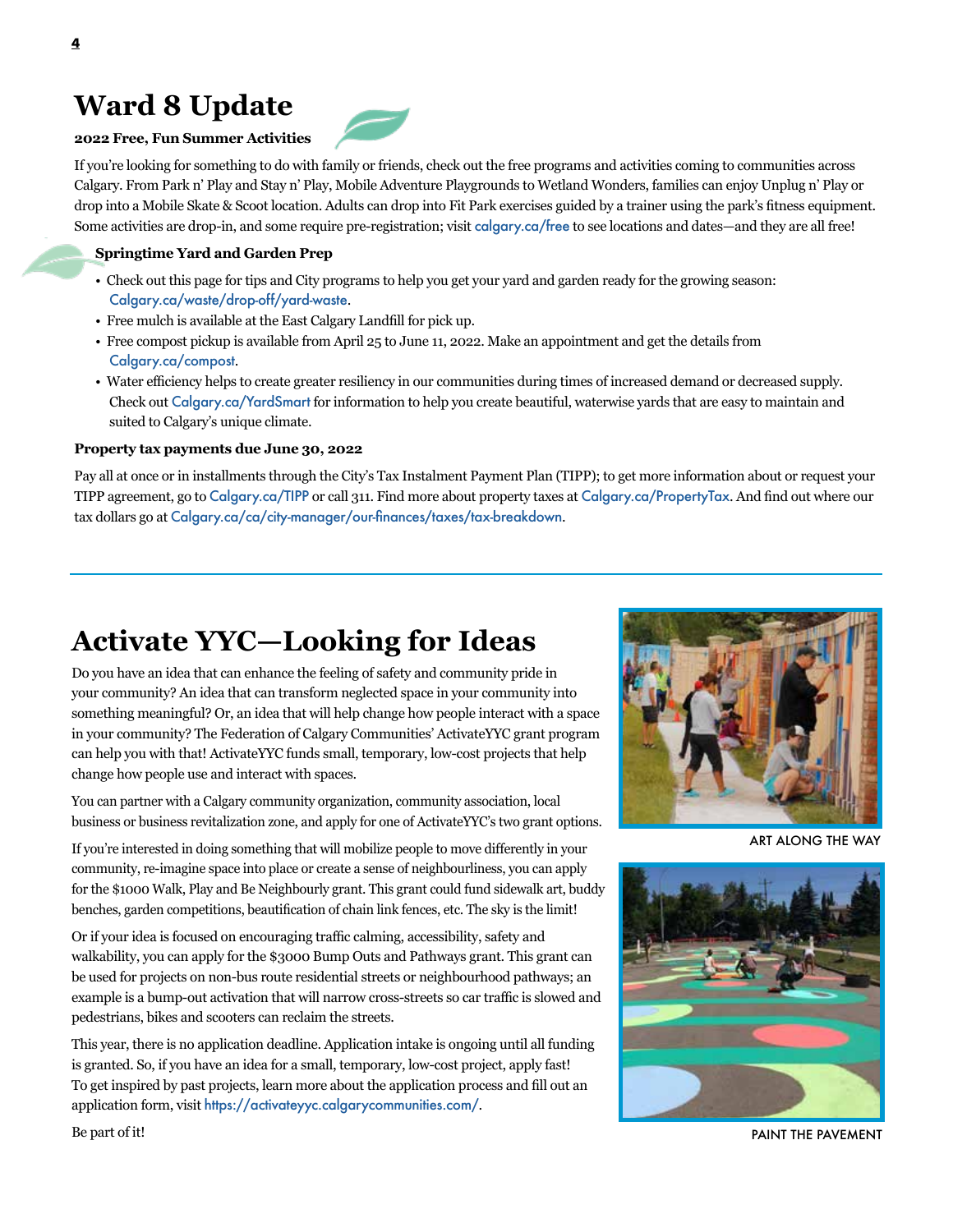### **Olmsted in Bridgeland-Riverside & Scarboro**

#### **GLYNN WRIGHT AND BRIDGELAND-RIVERSIDE'S DEB LEE**

Calgary's Bridgeland-Riverside and Scarboro communities have different histories, but are linked by having been partly or completely designed by the Olmsted brothers' firm, specifically by John Charles Olmsted. He was an early follower of the picturesque philosophy of landscape architecture, believing strongly that his design would promote community wellbeing and personal health. The similarities shared by the communities are the steep and curved escarpment slopes, and boundaries that changed significantly and reduced their arial extent. One difference is that the south-facing Bridgeland soils are more likely to suffer drought than Scarboro's; in spite of that, Bridgeland and the adjacent Renfrew have huge trees.

In designing Central Park in New York City with Calvert Vaux and the Illinois suburb of Riverside, Olmsted's father had established a new way of looking at public spaces. His spaces would incorporate landscape features and make parks accessible to people of all classes and incomes, providing places for active and passive recreation. The Canadian government had offered the Canadian Pacific Railway title to sections of land in return for the construction of the transcontinental railway. These included the former Bridgeland, the Sunalta/Scarboro areas and Mount Royal, all of which provide examples of the Olmsted brothers' style.

The designs for the former communities had 40-foot (12-metre) setbacks from the streets and were finalized in February 1910 (Bridgeland) and March 1910 (Scarboro). Some features were modified by the CPR, which had targeted specific buyers so the lot size and street widths varied with the areas, as well as the percentage of land devoted to parks. Most streets in Bridgeland-Riverside and early Sunalta show the typical 1900s' grid pattern of Calgary, whereas the Olmsted streetscape design reflects the topography and connects parks by pathways and curving streets.

Bridgeland still retains some of the early street names, but others changed with time. For instance, 5 Avenue was known as Jamieson Avenue, and contains two of Bridgeland's biggest trees, a Poplar and an American Elm with replacement values of \$ 63,000 and \$ 67,000, respectively: Scarboro's biggest boulevard tree is also an American Elm, but it is probably younger and I see our trees are slower to leaf out this spring than Bridgeland's—maybe Bridgeland has a more favourable microclimate?





*Above, top to bottom:*  AMERICAN ELM, POPLAR

### **FARM STAND PROGRAM**

The Farm Stand Program is officially underway! Farm Stands are being held in the following nearby communities:

| Sunalta               | Wildwood                     | <b>Hillhurst Sunnyside</b>                                                                     | Westbrook             |
|-----------------------|------------------------------|------------------------------------------------------------------------------------------------|-----------------------|
| <b>CTrain Station</b> | <b>Community Association</b> | <b>Community Association</b>                                                                   | <b>CTrain Station</b> |
| 1600 - 10 Avenue SW   | 4411 Spruce Drive SW         | 1320 - 5 Avenue NW                                                                             | 1413 - 33 Street SW   |
| Tuesday, year-round   | Tuesday, now open            | Wednesday, June 1-Oct. 5                                                                       | Thursday, year-round  |
| $3:00 - 5:00$ pm      | $3:00-6:00$ pm               | $3:00 - 7:00$ pm                                                                               | $4:00-6:30$ pm        |
| <b>Fresh Routes</b>   | <b>Broxburn Farm</b>         | <b>YYC Growers, Shirley's</b><br>Greenhouse, Walker's Own<br><b>Produce, Michelle's Market</b> | <b>YYC Growers</b>    |

The Farm Stand program site, including a map of the locations and a schedule table, can be found at **https://www.calgary.ca/pda/pd/office-of-sustainability/transit-pop-up-food-markets**. If you have any questions, please do not hesitate to reach out to Alina Dulaney, at **Alina.Dulaney@calgary.ca.**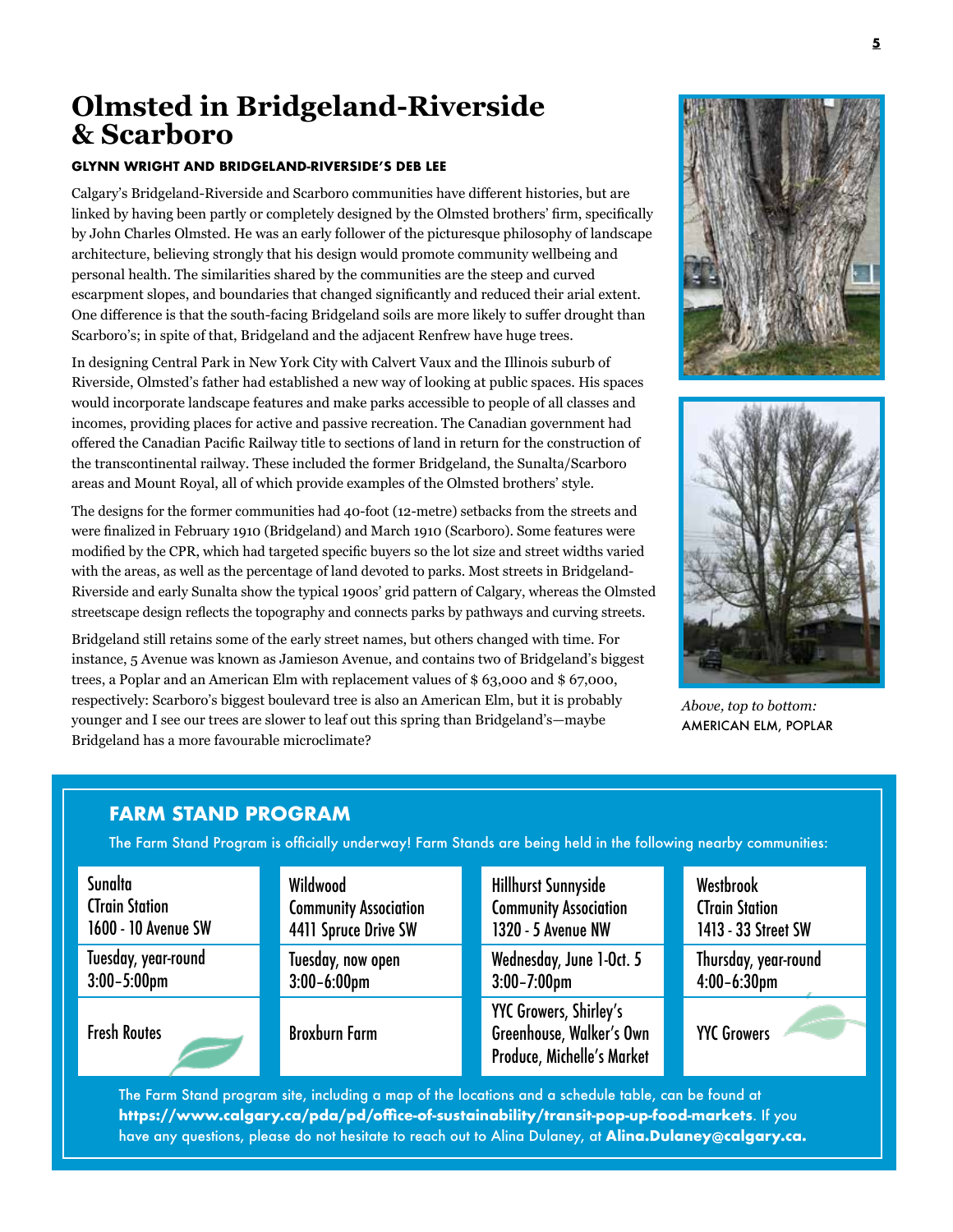## **Come visit the Olmsted Legacy in Calgary!**

The Scarboro Community Association welcomes you to an Olmsted Heritage Walk & Tea on Saturday, July 23, 2022, starting at 11am at the hall, 1737 - 14 Avenue SW.

Directions and self-guided maps will be provided directly to ticket holders at the hall. First tour will start at 11:15am, and tours will follow every hour thereafter—come rain or shine! Tickets are \$35.00 each and include tea, a tour of seven historic gardens, and a self-guided map of homes and landscapes.



Fellow Scarborites, we're looking for high school students and adult volunteers to fill the following roles:

- Parking attendants
- Ticket takers
- Greeters
- Hall tea volunteers

Volunteer credits for high school students will be available. Contact Karin Gashus at kgashus@yahoo.ca to volunteer.

# **Historic Inventory Update**

### **SHEENA TROTTER-DENNISE**

A big thank you to Jeanie Gartly and Cathy Smith for sharing their time, knowledge and experience with us at the Inventory of Evaluated Historic Resources session on April 27th. And a big thank you to all who were able to join us for the zoom event. If you missed the presentation and would like a link to the recorded session, email sheenabhumc@gmail.com.

### **A quick recap:**

### **Inventory of Evaluated Historic Resources:**

- Many homes in Scarboro would qualify for the inventory.
- Placement on the inventory does not protect a property nor regulate the property.
- Placement on the inventory acknowledges the property has significant heritage value.
- The more properties listed on the inventory within Scarboro, the more likely it is for the City to acknowledge Scarboro as a historic area because listings on the inventory show a neighborhood's interest and commitment to heritage.

### **Municipal Heritage Designation:**

- This designation prevents demolition of a property.
- The designation must be initiated by the homeowner.
- Together, the homeowner and the City decide what on the property will be protected.
- Grants are available for designated properties, and there are other incentives.

This week, City Council proposed a pilot program for tax incentives for designated heritage assets. Now is the time to get your house evaluated if you are interested in these proposed incentives. This will be discussed further by Council in the fall. A big thank you to Councillor Courtney Walcott for supporting this incentive.

For details of the inventory and designation initiatives, please visit the Heritage Calgary website: https://www.heritagecalgary.ca/explore-inventory.

.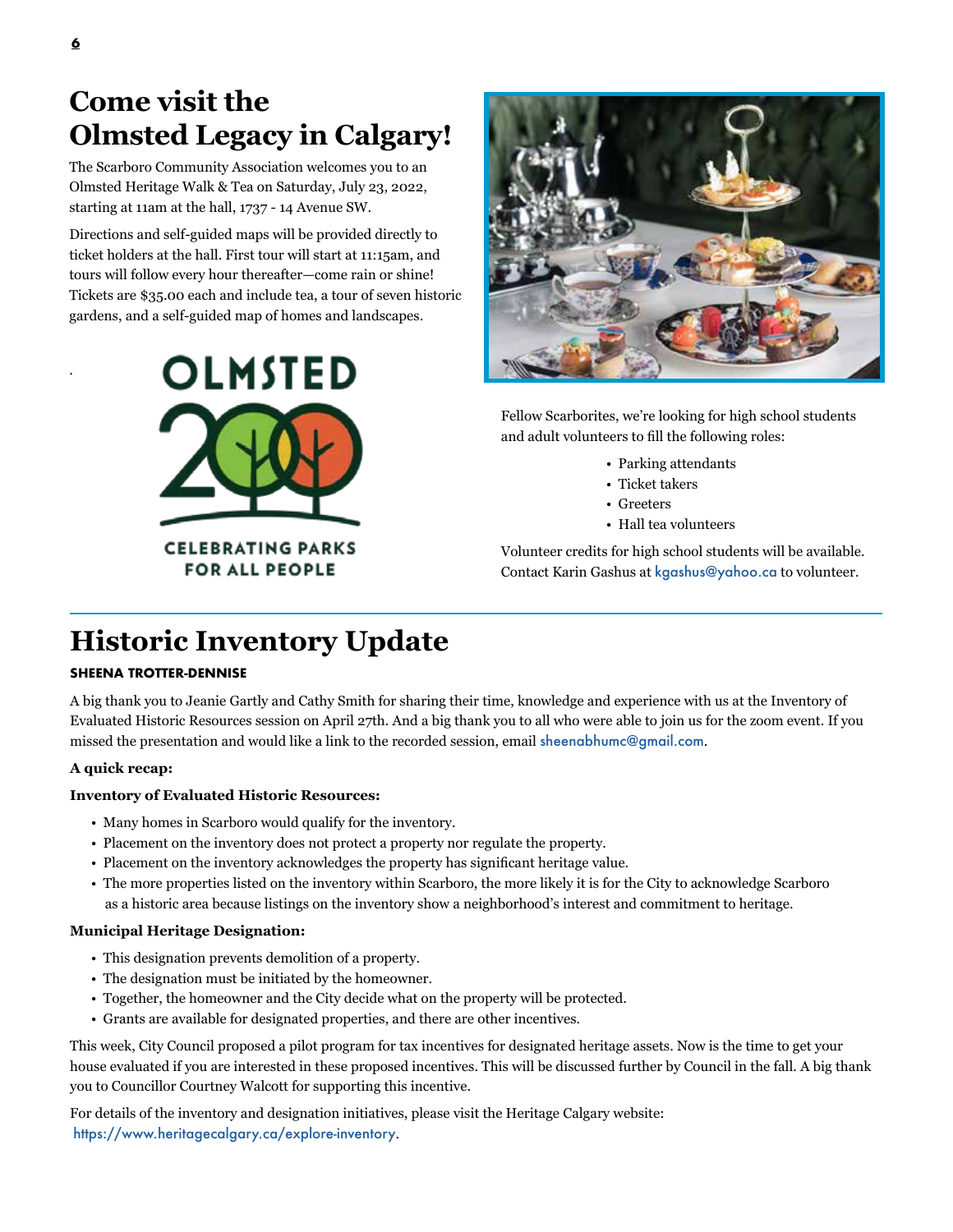## **Remembering a Remarkable Friend and Neighbour**

#### **LORI FERRIES**

John Licktenbelt was born in Holland in 1918, and he lived in Indonesia before settling in Calgary. He immigrated to Canada in 1956, married and had two children, John Jr. and Karen. In 1957. John made his home at 128 Scarboro Avenue. An extraordinary man, he won the hearts of both children and adults, becoming known as the "Birdman of Scarboro". He rescued many birds and was a proud member of the Calgary Parrot Club. When I met John, he had 27 parrots!

Given the chance, John would educate anyone who wanted to learn about parrots. On warm days John would take some of his parrots outside and line them up on the fence for children and adults to come visit. John's knowledge of the birds was known all over Calgary. Many people, including myself, would bring John their birds when they were sick, and he would nurse them back to health.



Over the years John made interesting renovations to his home. One thing for sure is that you never told John something could not be done because he would prove you wrong. Case in point: In refutation of other people's opinions, John successfully added an indoor garden, which is now over 60 years old. He also added a large granite deck to entertain family, friends and neighbours.

John had an unfortunate accident bringing in a 50-lb bag of birdseed. He slipped and fell, injuring his hip and leg. Sadly, he had to leave his beloved home in Scarboro and move to Edmonton to live with his daughter.

John left this world in 2009. He was like a father to me, and I moved into the house with my parrot to take care of it for the family. For many years people would come to the house looking for John. I have a beautiful picture of him in the garden and feel his spirit in the house. He left quite a legacy, and his Scarboro neighbours still speak of him fondly. I invite everyone to drop by the house, see the garden and to share a "John memory".



### **VOLUNTEER CORNER**

In Snowtember 2014, Vita Leung, husband Chris, son William and streetcat Kitty moved from Toronto to Calgary and into our Scarboro community. Their Sharon Avenue home, built in 1929, was likely built, according to Chris, an architect, in the style of Storybook architecture.

Not long after arriving, Vita met Kate Morisset (another amazing volunteer) at the 2014 Scarboro AGM, and her volunteer career began. She has now been a volunteer with the board for 5 years and, like so many neighbours, helps out with many community events. In 2018 and 2019, Vita planned the garden tours and created a tour map as part of the event materials. In 2019, she was involved in our Community Cleanup event and continues to help out with Movie Nights, a joint venture with Sunalta.

Vita and neighbour Olga Courtnage stepped up and became co-editors of Scarboro News for many years. The two shifted the look of the newsletter with a new design based on early 1900s typefaces, press techniques and font hierarchy. Since 2017, Vita has been in charge of the SCA membership and community directory. She started our Facebook group, is an administrator of our Instagram account, and is one of our volunteers who looks after e-blasts and web updates.

In 2020, during the pandemic as SCA President, Vita quickly pivoted and delivered two AGMs by Zoom with tremendous ease. During her term, she navigated meetings with the City, community townhalls, and strategic planning sessions. As part of the 'Welcome to Scarboro' team, Vita reached out to the Alberta Beer Exchange so that many of our baskets contained a bottle of wine.

Vita continues this year as SCA's Past President and is an active member of the Royal Sunalta Playground Committee. **Thank you, Vita, for all you've done and continue to do for Scarboro!**